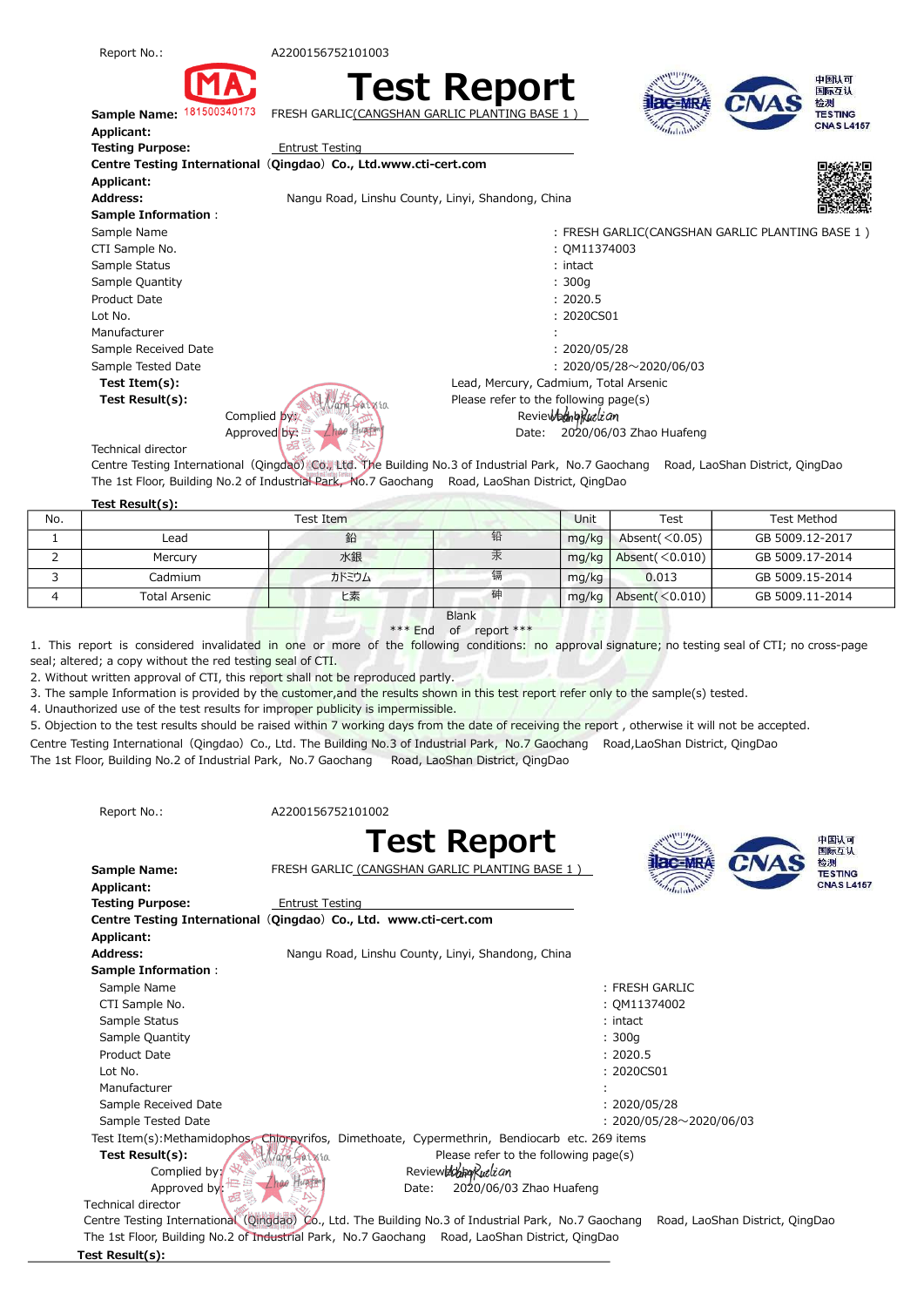| No.             | Test Item                      |             |         | Unit  | <b>Test Result</b>    | <b>Test Method</b> |
|-----------------|--------------------------------|-------------|---------|-------|-----------------------|--------------------|
| $\mathbf{1}$    | Methamidophos                  | メタミドホス      | 甲胺磷     | mg/kg | Absent $(<0.01)$      | GB/T 5009.20-2003  |
| $\overline{2}$  | Chlorpyrifos                   | クロルピリホス     | 毒死蜱     | mg/kg | Absent $(<0.01)$      | GB/T 5009.145-2003 |
| 3               | Dimethoate                     | ジメトエート      | 乐果      | mg/kg | Absent( $\leq 0.01$ ) | GB/T 5009.20-2003  |
| $\overline{a}$  | Cypermethrin                   | シペルメトリン     | 氯氰菊酯    | mg/kg | Absent $(<0.01)$      | MHLW methods       |
| 5               | Bendiocarb <sup>*1</sup>       | ベンジオカルブ     | 恶虫威     | mg/kg | Absent $(<0.01)$      | MHLW methods       |
| 6               |                                | ピリメタニル      | 嘧霉胺     |       |                       | MHLW methods       |
|                 | Pyrimethanil <sup>*1</sup>     |             |         | mg/kg | Absent $(<0.01)$      |                    |
| $\overline{7}$  | Fenitrothion                   | フェニトロチオン    | 杀螟硫磷    | mg/kg | Absent $(<0.01)$      | MHLW methods       |
| 8               | Isoprothiolane                 | イソプロチオラン    | 稻瘟灵     | mg/kg | Absent $(<0.01)$      | MHLW methods       |
| 9               | Benfuresate                    | ベンフレセート     | 呋草黄     | mg/kg | Absent $(<0.01)$      | GB 23200.8-2016    |
| 10              | Propargite                     | プロパルジーテ     | 炔螨特     | mg/kg | Absent( $\leq 0.01$ ) | GB 23200.8-2016    |
| 11              | Ethofumesate                   | エトフメセート     | 乙氧呋草黄   | mg/kg | Absent $(<0.01)$      | GB 23200.8-2016    |
| 12              | Carbofuran                     | カルボフラン      | 克百威     | mg/kg | Absent $(<0.01)$      | MHLW methods       |
| 13              | Difenoconazole                 | ジフェノコナゾール   | 苯醚甲环唑   | mg/kg | Absent $(<0.01)$      | GB 23200.49-2016   |
| 14              | Chlorpropham                   | クロルプロファム    | 氯苯胺灵    | mg/kg | Absent $(<0.01)$      | MHLW methods       |
| 15              | Diethofencarb                  | ジエトフェンカルブ   | 乙霉威     | mg/kg | Absent $(<0.01)$      | MHLW methods       |
| 16              | Fenarimol                      | フェナリモル      | 氯苯嘧啶醇   | mg/kg | Absent $(<0.01)$      | GB 23200.8-2016    |
| 17              |                                |             | 氟菌唑     |       |                       |                    |
|                 | Triflumizole <sup>*1</sup>     | トリフルミゾール    |         | mg/kg | Absent $(<0.01)$      | MHLW methods       |
| 18              | Kresoxim-methyl*1              | クレソキシム-メチル  | 醚菌酯     | mg/kg | Absent $(<0.01)$      | MHLW methods       |
| 19              | Pirimicarb <sup>*1</sup>       | ピリミカルブ      | 抗蚜威     | mg/kg | Absent $(<0.01)$      | MHLW methods       |
| 20              | Quintozene                     | キントゼン       | 五氯硝基苯   | mg/kg | Absent $(<0.01)$      | GB/T 5009.19-2008  |
| 21              | Thiabendazole <sup>*1</sup>    | チアベンダゾール    | 噻苯唑     | mg/kg | Absent $(<0.01)$      | GB 23200.8-2016    |
| $\overline{22}$ | Metalaxyl <sup>*1</sup>        | メタラキシル      | 精甲霜灵    | mg/kg | Absent $(<0.01)$      | MHLW methods       |
| 23              | Fipronil                       | フィプロニル      | 氟虫腈     | mg/kg | Absent( $\leq 0.01$ ) | MHLW methods       |
| 24              | Propoxur                       | プロポズール      | 残杀威     | mg/kg | Absent $(<0.01)$      | MHLW methods       |
| 25              | Buprofezin                     | ブプロフェジン     | 噻嗪酮     | mg/kg | Absent $(<0.01)$      | MHLW methods       |
| 26              | Triadimenol                    | トリアジメノール    | 三唑醇     | mg/kg | Absent $(<0.01)$      | MHLW methods       |
| 27              | $Dicloran^{\ast_1}$            | ジクロラン       | 氯硝胺     | mg/kg | Absent $(<0.01)$      | MHLW methods       |
|                 |                                |             |         |       |                       |                    |
| 28              | Benoxacor                      | ベノザコール      | 解草酮     | mg/kg | Absent $(<0.01)$      | GB 23200.8-2016    |
| 29              | Azoxystrobin <sup>*1</sup>     | アゾキストロビン    | 嘧菌酯     | mg/kg | Absent( $\leq 0.01$ ) | MHLW methods       |
| 30              | Ethalfluralin <sup>*1</sup>    | エタルフルラリン    | 乙丁烯氟灵   | mg/kg | Absent $(<0.01)$      | MHLW methods       |
| 31              | Flufenoxuron                   | フルフェノズロン    | 氟虫脲     | mg/kg | Absent $(<0.01)$      | GB 23200.8-2016    |
| 32              | Oxadiazon <sup>*1</sup>        | オキサディアゾン    | 噁草酮     | mg/kg | Absent $(<0.01)$      | MHLW methods       |
| 33              | Flusilazole <sup>*1</sup>      | フルシラゾール     | 氟硅唑     | mg/kg | Absent $(0.01)$       | MHLW methods       |
| 34              | Cyprodinil <sup>*1</sup>       | シプロジニル      | 嘧菌环胺    | mg/kg | Absent $(<0.01)$      | MHLW methods       |
| 35              | Tecnazene                      | テクナゼン       | 四氯硝基苯   | mg/kg | Absent $(<0.01)$      | MHLW methods       |
| 36              | Propiconazole                  | プロピコナゾール    | 丙环唑     | mg/kg | Absent $(<0.01)$      | MHLW methods       |
| 37              | Benalaxyl                      | ベナラキシル      | 苯霜灵     | mg/kg | Absent $(<0.01)$      | GB 23200.8-2016    |
| 38              | Furathiocarb <sup>*1</sup>     | フルチオカルブ     | 呋线威     | mg/kg | Absent $(<0.01)$      | MHLW methods       |
| 39              |                                |             | 嘧螨醚     |       | Absent $(<0.01)$      | GB 23200.8-2016    |
|                 | Pyrimidifen                    | ピリミジフェン     |         | mg/kg |                       |                    |
| 40              | Diphenamid <sup>*1</sup>       | ジフェナミド      | 双苯酰草胺   | mg/kg | Absent $(<0.01)$      | GB 23200.8-2016    |
| 41              | Penconazole                    | ペンコナゾール     | 戊菌唑     | mg/kg | Absent $($ < 0.01)    | MHLW methods       |
| 42              | Atrazine                       | アトラジン       | 莠去津     | mg/kg | Absent $(<0.01)$      | MHLW methods       |
| 43              | Tricyclazole <sup>*1</sup>     | トリシクラゾール    | 三环唑     | mg/kg | Absent $(<0.01)$      | GB 23200.8-2016    |
| 44              | Nitrothal-isopropyl            | ニトロタルイソプロピル | 酞菌酯     | mg/kg | Absent $(<0.01)$      | MHLW methods       |
| 45              | Cyanazin $*1$                  | キャナジン       | 草净津     | mg/kg | Absent $(<0.01)$      | MHLW methods       |
| 46              | Propyzamide                    | プロピザミド      | 戊炔草胺    | mg/kg | Absent $(<0.01)$      | MHLW methods       |
| 47              | Iprovalicarb <sup>*1</sup>     | イプロバリカルブ    | 丙森锌     | mg/kg | Absent $(<0.01)$      | MHLW methods       |
| 48              | Hexythiazox                    | ヘキシチアゾック    | 噻螨酮     | mg/kg | Absent $(<0.01)$      | MHLW methods       |
| 49              | Propham $\sqrt[3]{1}$          | プロファム       | Propham | mg/kg | Absent $(<0.01)$      | MHLW methods       |
| 50              |                                |             |         |       | Absent $(<0.01)$      |                    |
|                 | Oxadixyl                       | オキシジキシル     | 恶霜灵     | mg/kg |                       | MHLW methods       |
| 51              | Pyraflufen ethyl <sup>*1</sup> | ピラフルフェンエチル  | 霸草灵     | mg/kg | Absent $(<0.01)$      | MHLW methods       |
| 52              | Linruron $\overline{1}$        | リヌロン        | 利谷隆     | mg/kg | Absent $(<0.01)$      | MHLW methods       |
| 53              | Mefenacet <sup>*1</sup>        | メフェナセット     | 苯噻草胺    | mg/kg | Absent $(<0.01)$      | GB 23200.8-2016    |
| 54              | Carbaryl <sup>*1</sup>         | カルバリル       | 胺甲萘     | mg/kg | Absent $(<0.01)$      | MHLW methods       |
| 55              | $Chlorbufam^{\ast 1}$          | シロゾリネート     | 氯炔灵     | mg/kg | Absent $(<0.01)$      | GB 23200.8-2016    |
| 56              | Chlozolinate                   | クロゾリメート     | 百灵威     | mg/kg | Absent $(<0.01)$      | GB 23200.8-2016    |
| 57              | Iprodione                      | イプロジオン      | 异菌脲     | mg/kg | Absent $(<0.01)$      | MHLW methods       |
| 58              | Dimethomorph                   | ジメトモルフ      | 烯酰吗啉    | mg/kg | Absent $(<0.01)$      | MHLW methods       |
| 59              | Prometryn                      | プロメトリン      | 扑草净     | mg/kg | Absent $(<0.01)$      | MHLW methods       |
| 60              | Endrin                         | エンドリン       | 异狄氏剂    | mg/kg | Absent $(<0.01)$      | GB/T 5009.19-2008  |
| 61              | Metolachlor                    | メトラクロール     | 异丙甲草胺   | mg/kg | Absent $(<0.01)$      | MHLW methods       |
|                 |                                |             |         |       |                       |                    |
| 62              | Paclobutrazol                  | パクロブトラゾル    | 多效唑     | mg/kg | Absent $(<0.01)$      | MHLW methods       |
| 63              | Trifluralin                    | トリフルラリン     | 氟乐灵     | mg/kg | Absent $(<0.01)$      | MHLW methods       |
| 64              | Prochloraz                     | プロクロラズ      | 咪鲜胺     | mg/kg | Absent $(<0.01)$      | GB/T 20769-2008    |
| 65              | Pendimethalin                  | ペンディメタリン    | 二甲戊乐灵   | mg/kg | Absent $(<0.01)$      | MHLW methods       |
| 66              | Azinphos-methyl <sup>*1</sup>  | アジンホスメチル    | 甲基谷硫磷   | mg/kg | Absent $(<0.01)$      | MHLW methods       |
| 67              | Tebuconazole                   | テブコナゾール     | 戊唑醇     | mg/kg | Absent $(<0.01)$      | MHLW methods       |
| 68              | Parathion                      | パラチオン       | 对硫磷     | mg/kg | Absent $(<0.01)$      | MHLW methods       |
| 69              | Phorate                        | ホレート        | 甲拌磷     | mg/kg | Absent $(<0.01)$      | GB/T 5009.20-2003  |
| 70              | Phosphamidon                   | ホスファミドン     | 磷胺      | mg/kg | Absent $(<0.01)$      | MHLW methods       |
| 71              | Indoxacarb <sup>*1</sup>       | インドキサカルブ    | 茚虫威     | mg/kg | Absent $(<0.01)$      | MHLW methods       |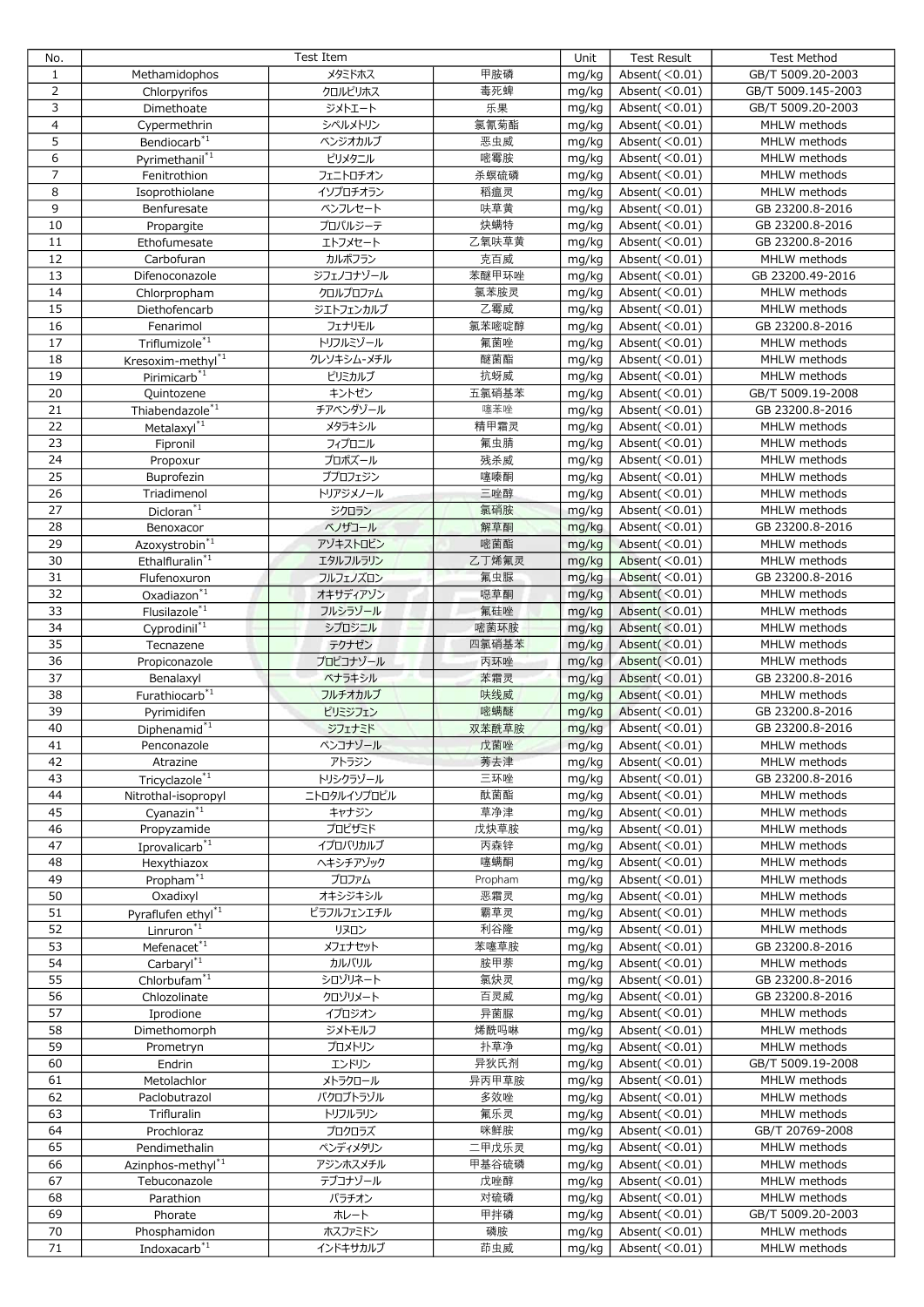| No.             | Test Item                     |              |                | Unit  | <b>Test Result</b>          | <b>Test Method</b> |
|-----------------|-------------------------------|--------------|----------------|-------|-----------------------------|--------------------|
| 72              | Cadusafos                     | カズサホス        | 硫线磷            | mg/kg | Absent $(<0.01)$            | MHLW methods       |
| 73              | Chlorfenvinphos <sup>*1</sup> | クロルフェンビンホス   | 杀螟威            | mg/kg | Absent $(<0.01)$            | GB 23200.8-2016    |
| 74              | Tefluthrin                    | テフルトリン       | 七氟菊酯           | mg/kg | Absent $(<0.01)$            | MHLW methods       |
| 75              | Procymidone                   | プロシミドン       | 腐霉利            | mg/kg | Absent $(<0.01)$            | MHLW methods       |
| $\overline{76}$ | Chlorfenapyr                  | クロルフェナピル     | 虫螨腈            | mg/kg | Absent $(<0.01)$            | MHLW methods       |
| 77              | Chlorpyrifos-methyl           | クロルピリホスメチル   | 甲基毒死蜱          | mg/kg | Absent $(<0.01)$            | MHLW methods       |
| 78              |                               |              | 禾草灵            |       |                             | MHLW methods       |
| 79              | Diclofop-methyl               | ジクロホップメチル    |                | mg/kg | Absent $(<0.01)$            |                    |
|                 | Flumiclorac-pentyl            | フルミクロラックペンチル | 氟烯草酸           | mg/kg | Absent $(<0.01)$            | MHLW methods       |
| 80              | Prothiofos                    | プロチオホス       | 丙硫磷            | mg/kg | Absent $(<0.01)$            | MHLW methods       |
| 81              | Tribufos                      | トリブホス        | 1,2,4-三丁基三硫磷酸酯 | mg/kg | Absent $(<0.01)$            | MHLW methods       |
| 82              | Propaphos                     | プロパホス        | 丙虫磷            | mg/kg | Absent $(<0.01)$            | MHLW methods       |
| 83              | Piperophos <sup>*1</sup>      | ピペロホス        | 哌草磷            | mg/kg | Absent $(\overline{<}0.01)$ | MHLW methods       |
| 84              | Fenchlorphos                  | フェンクロルホス     | 皮蝇磷            | mg/kg | Absent $(<0.01)$            | MHLW methods       |
| 85              | Malathione                    | マラチオン        | 马拉硫磷           | mg/kg | Absent $(<0.01)$            | GB/T 5009.20-2003  |
| 86              | EPN                           | EPN          | EPN            | mg/kg | Absent $(<0.01)$            | MHLW methods       |
| 87              | Ethion                        | エチオン         | 乙硫磷            | mg/kg | Absent $(<0.01)$            | MHLW methods       |
| 88              | Fenamiphos                    | フェナミホス       | 苯线磷            | mg/kg | Absent $(<0.01)$            | GB 23200.8-2016    |
| 89              | Ethoprophos <sup>*1</sup>     | エトプロホス       | 灭克磷            | mg/kg | Absent $(<0.01)$            | MHLW methods       |
| 90              | Thiobencarb $*$ <sup>1</sup>  | チオベンカルブ      | 杀草丹            | mg/kg | Absent $(<0.01)$            | MHLW methods       |
| 91              | Imazalil                      | イマザリル        | 抑霉唑            | mg/kg | Absent $(<0.01)$            | GB 23200.8-2016    |
| 92              | Methacrifos                   | メタクリホス       | 虫螨畏            | mg/kg | Absent $(<0.01)$            | GB 23200.8-2016    |
| 93              | Isazofos                      | イサゾホス        | 氯唑磷            | mg/kg | Absent $(<0.01)$            | MHLW methods       |
| 94              | Iprobenfos <sup>*1</sup>      | イプロベンホス      | 异稻瘟净           | mg/kg | Absent $(<0.01)$            | MHLW methods       |
| 95              |                               |              | 虫螨磷            |       | Absent $(<0.01)$            | GB 23200.8-2016    |
| 96              | Chlorthiophos                 | クロルチオホス      |                | mg/kg |                             |                    |
|                 | Cyanophos <sup>*1</sup>       | キャノホス        | 杀螟腈            | mg/kg | Absent $(<0.01)$            | MHLW methods       |
| 97              | Flumioxazin <sup>*1</sup>     | フルミオザジン      | 丙炔氟草胺          | mg/kg | Absent $(<0.01)$            | MHLW methods       |
| 98              | Simeconazole <sup>*1</sup>    | シメコナゾール      | 硅氟唑            | mg/kg | Absent $(<0.01)$            | MHLW methods       |
| 99              | Butafenacil <sup>*1</sup>     | ブタフェナシル      | 氟丙嘧草酯          | mg/kg | Absent $(<0.01)$            | MHLW methods       |
| 100             | Diflufenican                  | ジフルフェニカン     | 吡氟草胺           | mg/kg | Absent $(<0.01)$            | MHLW methods       |
| 101             | Etoxazole                     | エトザゾール       | 乙螨唑            | mg/kg | Absent $(<0.01)$            | MHLW methods       |
| 102             | Pencycuron <sup>*1</sup>      | ペンシクロン       | 戊菌隆            | mg/kg | Absent $(<0.01)$            | MHLW methods       |
| 103             | Napropamide                   | ナプロパミド       | 敌草胺            | mg/kg | Absent $(<0.01)$            | MHLW methods       |
| 104             | Tetraconazole <sup>*1</sup>   | テトラコナゾール     | 四氟醚唑           | mg/kg | Absent $($ $<$ 0.01)        | GB 23200.8-2016    |
| 105             | Thiazopyr <sup>*1</sup>       | チアゾピル        | 噻唑烟酸           | mg/kg | Absent $(<0.01)$            | GB 23200.8-2016    |
| 106             | Cyhalofop-butyl               | シハロホップブチル    | 氰氟草酯           | mg/kg | Absent $(<0.01)$            | MHLW methods       |
| 107             | Fenthion                      | フェンチオン       | 倍硫磷            | mg/kg | Absent $(<0.01)$            | MHLW methods       |
| 108             | Phenthoate                    | フェントエート      | 稻丰散            | mg/kg | Absent $(<0.01)$            | MHLW methods       |
| 109             | Quinalphos                    | キナルホス        | 喹硫磷            | mg/kg | Absent( $<$ 0.01)           | MHLW methods       |
| 110             | Triazophos                    | トリアゾホス       | 三唑磷            | mg/kg | Absent $(<0.01)$            | MHLW methods       |
| 111             |                               | ホキシム         | 辛硫磷            | mg/kg | Absent $(<0.01)$            | GB/T 5009.102-2003 |
| 112             | Phoxim                        | テトラクロルビンホス   | 杀虫畏            | mg/kg | Absent $(<0.01)$            | MHLW methods       |
|                 | Tetrachlorvinphos*1           |              |                |       |                             |                    |
| 113             | Dichlofenthion                | ジクロフェンチオン    | 除线磷            | mg/kg | Absent $(<0.01)$            | MHLW methods       |
| 114             | Mevinphos                     | メビンホス        | 速灭磷            | mg/kg | Absent $(<0.01)$            | MHLW methods       |
| 115             | Pyridafenthion                | ピリダフェンチオン    | 抑芽唑            | mg/kg | Absent $(<0.01)$            | MHLW methods       |
| 116             | <b>Bromofos</b>               | ブロモホス        | 溴硫磷            | mg/kg | Absent $(<0.01)$            | MHLW methods       |
| 117             | Pyrazophos <sup>*1</sup>      | ピラゾホス        | 吡嘧磷            | mg/kg | Absent $(<0.01)$            | MHLW methods       |
| 118             | $Diazinon*1$                  | ディアジノン       | 二嗪农            | mg/kg | Absent $(<0.01)$            | MHLW methods       |
| 119             | Methidathion <sup>*1</sup>    | メチダチオン       | 杀扑磷            | mg/kg | Absent $(<0.01)$            | MHLW methods       |
| 120             | Edifenphos                    | エヂフェンホス      | 敌瘟磷;           | mg/kg | Absent $(<0.01)$            | MHLW methods       |
| 121             | Etrimfos                      | エトリムホス       | 乙嘧硫磷           | mg/kg | Absent $(<0.01)$            | GB/T 5009.20-2003  |
| 122             | Fensulfothion                 | フスルホチオン      | 丰索磷            | mg/kg | Absent $(<0.01)$            | MHLW methods       |
| 123             | Phosalone                     | ホサロン         | 伏杀硫磷           | mg/kg | Absent $(<0.01)$            | MHLW methods       |
| 124             | Quinoxyfen                    | キノキシフェン      | 喹氧灵            | mg/kg | Absent $(<0.01)$            | MHLW methods       |
| 125             | Terbacil                      | テルバシル        | 特草定            | mg/kg | Absent $(<0.01)$            | MHLW methods       |
| 126             | Pretilachlor                  | プレチアクロール     | 丙草胺            | mg/kg | Absent $(<0.01)$            | MHLW methods       |
| 127             | Ametryn                       | アメトリン        | 莠灭净            | mg/kg | Absent $(<0.01)$            | MHLW methods       |
| 128             | Anilofos <sup>*1</sup>        | アニロホス        | 莎稗磷            | mg/kg | Absent $(<0.01)$            | MHLW methods       |
| 129             | Fluquinconazole <sup>*1</sup> | フルキンコナゾール    | 氟喹唑            | mg/kg | Absent $(<0.01)$            | MHLW methods       |
| 130             | Azaconazole <sup>*1</sup>     | アザコナゾール      | 氧环唑            | mg/kg | Absent $(<0.01)$            | MHLW methods       |
| 131             | Dithiopyr                     | ジチオピル        | 氟硫草定           | mg/kg | Absent $(<0.01)$            | GB 23200.8-2016    |
| 132             | Acetochlor                    | アセトクロール      | 乙草胺            | mg/kg | Absent $(<0.01)$            | MHLW methods       |
|                 |                               |              |                |       |                             |                    |
| 133             | Propachlor                    | プロパクロール      | 毒草安            | mg/kg | Absent $(<0.01)$            | GB 23200.8-2016    |
| 134             | Fenoxycarb <sup>*1</sup>      | フェノキシカルブ     | 苯氧威            | mg/kg | Absent $(<0.01)$            | MHLW methods       |
| 135             | Flamprop-methyl $*1$          | フラムプロップメチル   | 麦草氟甲酯          | mg/kg | Absent $(<0.01)$            | MHLW methods       |
| 136             | Profenofos                    | プロフェンホス      | 丙溴磷            | mg/kg | Absent $(<0.01)$            | MHLW methods       |
| 137             | Tolclofos-methyl              | トルクロホスメチル    | 甲基立枯磷          | mg/kg | Absent $(<0.01)$            | GB 23200.8-2016    |
| 138             | Flutolanil                    | フルトラニル       | 氟酰胺            | mg/kg | Absent $(<0.01)$            | MHLW methods       |
| 139             | Tebufenpyrad                  | テブフェンピラド     | 吡螨胺            | mg/kg | Absent $(<0.01)$            | MHLW methods       |
| 140             | Alpha-HCH                     | a-HCH        | α-六六六          | mg/kg | Absent $(<0.01)$            | GB/T 5009.19-2008  |
| 141             | Mepronil                      | メプロニル        | 灭锈胺            | mg/kg | Absent $(<0.01)$            | MHLW methods       |
| 142             | qamma-BHC                     | y-BHC        | γ-六六六          | mg/kg | Absent $(<0.01)$            | GB/T 5009.19-2008  |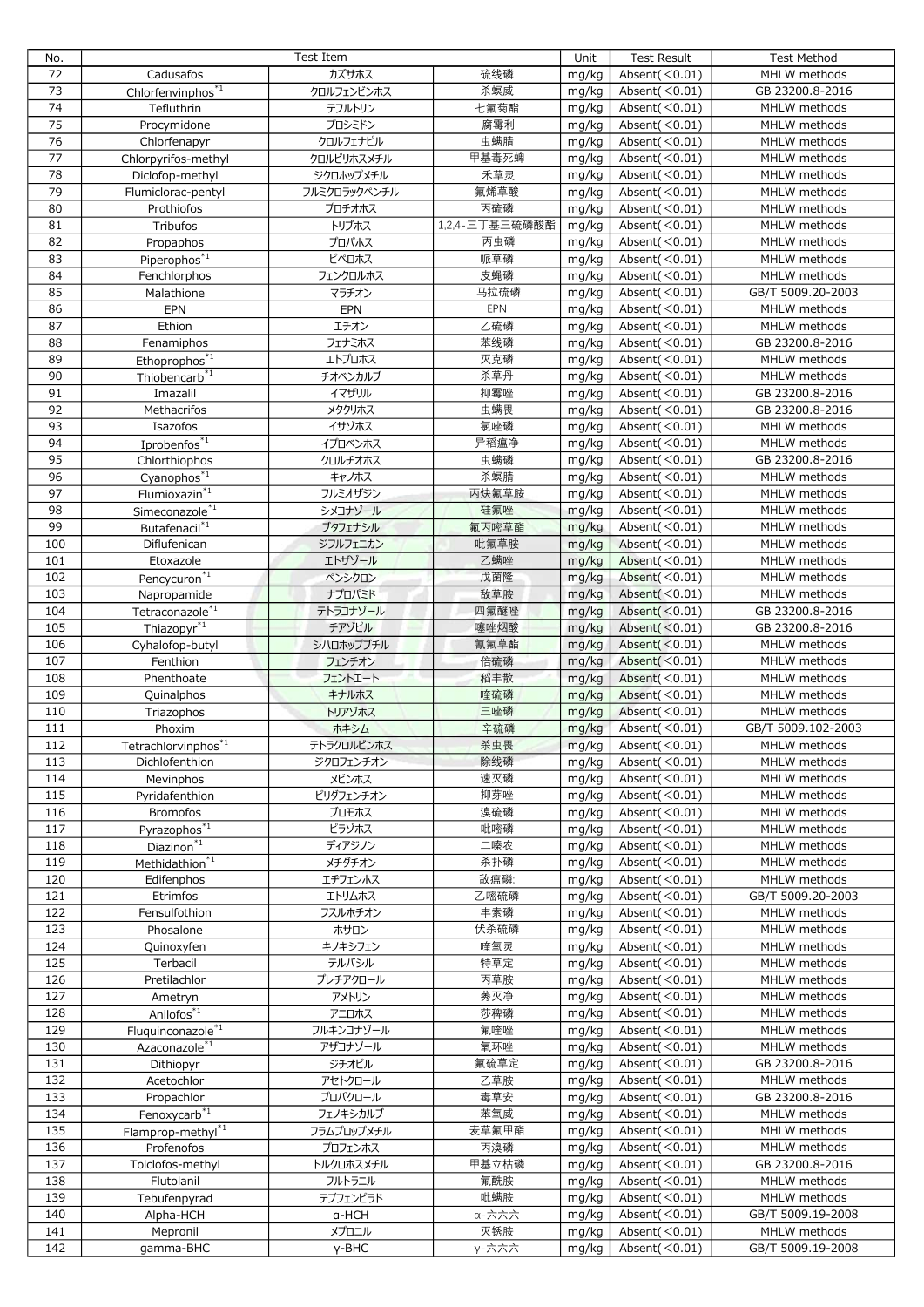| No.        | Test Item                          |                      |                    | Unit           | <b>Test Result</b>                   | <b>Test Method</b>                |
|------------|------------------------------------|----------------------|--------------------|----------------|--------------------------------------|-----------------------------------|
| 143        | Beta-HCH                           | $\beta$ -BHC         | β-六六六              | mg/kg          | Absent $(<0.01)$                     | GB/T 5009.19-2008                 |
| 144        | Alachlor                           | アラクロール               | 甲草胺                | mg/kg          | Absent $(<0.01)$                     | MHLW methods                      |
| 145        | Cyflufenamid                       | シフルフェナミド             | 环氟菌胺               | mg/kg          | Absent $(<0.01)$                     | GB 23200.8-2016                   |
| 146        | Delta-HCH                          | δ-HCH                | 不六六~る              | mg/kg          | Absent $(<0.01)$                     | GB/T 5009.19-2008                 |
| 147        | $2,4'$ -DDT                        | $2,4'$ -DDT          | $2,4'-DDT$         | mg/kg          | Absent $(<0.01)$                     | GB/T 5009.19-2008                 |
| 148        | Dimethipin                         | ジメチピン                | 噻节因                | mg/kg          | Absent $(<0.01)$                     | GB 23200.8-2016                   |
| 149        | Aldicarb                           | アルジカルブ               | 涕灭威                | mg/kg          | Absent $(<0.01)$                     | MHLW methods                      |
|            |                                    |                      |                    |                |                                      |                                   |
| 150        | Isoprocarb                         | イソプロカルブ              | 异丙威                | mg/kg          | Absent $(<0.01)$                     | GB 23200.8-2016                   |
| 151        | Terbufos $*1$                      | テルブホス                | 特丁硫磷               | mg/kg          | Absent $(<0.01)$                     | MHLW methods                      |
| 152        | $4,4'$ -DDT                        | 4.4'-DDT             | $4.4' - DDT$       | mg/kg          | Absent $(<0.01)$                     | GB/T 5009.19-2008                 |
| 153        | Dieldrin                           | ディルドリン               | 狄氏剂                | mg/kg          | Absent $(<0.01)$                     | GB/T 5009.19-2008                 |
| 154        | Butachlor                          | ブタクロール               | 丁草胺                | mg/kg          | Absent $(<0.01)$                     | MHLW methods                      |
| 155        | Heptachlor                         | ヘプタクロール              | 七氯                 | mg/kg          | Absent $(<0.01)$                     | GB/T 5009.19-2008                 |
| 156        | Parathion-methyl                   | パラチオンメチル             | 甲基对硫磷              | mg/kg          | Absent $(<0.01)$                     | MHLW methods                      |
| 157        | Aldrin                             | アルドリン                | 艾氏剂                | mg/kg          | Absent $(<0.01)$                     | GB/T 5009.19-2008                 |
| 158        | Phosmet                            | ホスメット                | 亚胺硫磷               | mg/kg          | Absent $(<0.01)$                     | MHLW methods                      |
| 159        | Fenvalerate                        | フェンバレレート             | 速灭杀丁               | mg/kg          | Absent $(<0.01)$                     | MHLW methods                      |
| 160        | Bifenthrin                         | ビフェントリン              | 联苯菊脂               | mg/kg          | Absent $(<0.01)$                     | MHLW methods                      |
| 161        | Cyhalothrin                        | シハロトリン               | 三氟氯氰菊酯             | mg/kg          | Absent $(<0.01)$                     | MHLW methods                      |
|            |                                    |                      |                    |                |                                      |                                   |
| 162        | Imidacloprid <sup>*1</sup>         | イミダクロプリド             | 吡虫啉                | mg/kg          | Absent $(<0.01)$                     | MHLW methods                      |
| 163        | Fenpropathrin                      | フェンプロパトリン            | 甲氰菊酯               | mg/kg          | Absent $(<0.01)$                     | MHLW methods                      |
| 164        | Cyfluthrin                         | シフルトリン               | 氟氯氰菊酯              | mg/kg          | Absent $(<0.01)$                     | GB/T 5009.146-2008                |
| 165        | Pyridaben                          | ピリダベン                | 哒螨灵                | mg/kg          | Absent $(<0.01)$                     | MHLW methods                      |
| 166        | Permethrin                         | ペルメトリン               | 氯氰菊酯               | mg/kg          | Absent $(<0.01)$                     | GB/T 5009.146-2008                |
| 167        | Flucythrinate                      | フルシトリネート             | 氟氯戊菊酯              | mg/kg          | Absent $(<0.01)$                     | MHLW methods                      |
| 168        | Dicofol                            | ジコホル                 | 三氯杀螨醇              | mg/kg          | Absent $(<0.01)$                     | MHLW methods                      |
| 169        | Myclobutanil                       | ミクロブタニル              | 腈菌唑                | mg/kg          | Absent $(<0.01)$                     | MHLW methods                      |
| 170        | Bromopropylate                     | ブロモプロピレート            | 溴螨酯                | mg/kg          | Absent $(<0.01)$                     | MHLW methods                      |
| 171        | Vinclozolin <sup>*1</sup>          | ビンクロゾリン              | 乙烯菌核利              | mg/kg          | Absent( $<$ 0.01)                    | MHLW methods                      |
| 172        | Simazine                           |                      | 西玛津                | mg/kg          | Absent $(<0.01)$                     | GB 23200.8-2016                   |
|            |                                    | シマジン                 |                    |                |                                      |                                   |
| 173        | Tetradifon $1$                     | テトラジホン               | 三氯杀螨砜              | mg/kg          | Absent $(<0.01)$                     | MHLW methods                      |
| 174        | Hexachlorobenzene                  | ヘキサクロロベンゼン           | 六氯苯                | mg/kg          | Absent $(<0.01)$                     | GB/T 5009.19-2008                 |
| 175        | Triadimefon                        | トリアジメホン              | 三唑酮                | mg/kg          | Absent $(0.01)$                      | MHLW methods                      |
| 176        | Piperonyl butoxide                 | ピペロニルブトキシド           | 增效醚                | mg/kg          | Absent $(<0.01)$                     | MHLW methods                      |
| 177        | Metribuzin                         | メトリブジン               | 嗪草酮                | mg/kg          | Absent $(<0.01)$                     | GB 23200.8-2016                   |
| 178        | Fenobucarb <sup>*1</sup>           | フェノブカルブ              | 仲丁威                | mg/kg          | Absent $(<0.01)$                     | GB 23200.8-2016                   |
| 179        | $Esprocarb^{*1}$                   | エスプロカルブ              | 禾草畏                | mg/kg          | Absent( $<$ 0.01)                    | GB 23200.8-2016                   |
| 180        | Hexaconazole <sup>*1</sup>         | ヘキサコナゾール             | 己唑醇                | mg/kg          | Absent( $<$ 0.01)                    | MHLW methods                      |
| 181        | Simetryn                           | シメトリン                | 西草净                | mg/kg          | Absent $(<0.01)$                     | GB 23200.8-2016                   |
| 182        | Molinate                           | モリネート                | 禾草敌                | mg/kg          | Absent $(<0.01)$                     | GB 23200.8-2016                   |
| 183        | Fenothiocarb                       | フェノチオカルブ             | 苯硫威                | mg/kg          | Absent $(<0.01)$                     | GB 23200.8-2016                   |
|            |                                    |                      | 克阔乐                |                | Absent( $\leq 0.01$ )                |                                   |
| 184        | Lactofen $1$                       | ラクトフェン               |                    | mg/kg          |                                      | MHLW methods                      |
| 185        | Fenoxanil <sup>*1</sup>            | フェノザニル               | 氰菌胺                | mg/kg          | Absent $(<0.01)$                     | MHLW methods                      |
| 186        | Triallate                          | トリレート                | 野麦畏                | mg/kg          | Absent $(<0.01)$                     | GB 23200.8-2016                   |
| 187        | Dimepiperate                       | ジメピペレート              | 哌草丹                | mg/kg          | Absent $(<0.01)$                     | MHLW methods                      |
| 188        | Oxyfluorfen                        | オキシフルオルフェン           | 乙氧氟草醚              | mg/kg          | Absent $(<0.01)$                     | MHLW methods                      |
| 189        | Trifloxystrobin <sup>*1</sup>      | トリフロキストロビン           | 三氟敏                | mg/kg          | Absent $(<0.01)$                     | MHLW methods                      |
| 190        | Metominostrobin                    | メトミノストロビン            | 苯氧菌胺               | mg/kg          | Absent $(<0.01)$                     | MHLW methods                      |
| 191        | Clomazone <sup>*1</sup>            | クロマゾン                | 异噁草酮               | mg/kg          | Absent $(<0.01)$                     | GB 23200.8-2016                   |
| 192        | Fenbuconazole                      | フェンブコナゾール            | 腈苯唑                | mg/kg          | Absent $(<0.01)$                     | MHLW methods                      |
| 193        | Pyriproxyfen                       | ピリプロキシフェン            | 吡丙醚                | mg/kg          | Absent $(<0.01)$                     | GB 23200.8-2016                   |
| 194        | Flutriafol                         | フルトリアフォル             | 粉唑醇                | mg/kg          | Absent $(<0.01)$                     | GB 23200.8-2016                   |
| 195        | Carboxin                           | カルボキシム               | 萎锈灵                | mg/kg          | Absent $(<0.01)$                     | GB 23200.8-2016                   |
| 196        |                                    |                      |                    |                | Absent $(<0.01)$                     | GB 23200.8-2016                   |
|            | Bromophos-ethyl                    | ブロモホスエチル             | 乙基溴硫磷              | mg/kg          |                                      |                                   |
| 197        | Propanil                           | プロパニル                | 敌稗                 | mg/kg          | Absent $(<0.01)$                     | GB 23200.8-2016                   |
| 198        | Chlorobenzilate                    | クロロベンジレート            | 乙酯杀螨醇              | mg/kg          | Absent $(<0.01)$                     | MHLW methods                      |
| 199        | Dimethenamid <sup>*1</sup>         | ジメトナミド               | 二甲噻草胺              | mg/kg          | Absent $(<0.01)$                     | GB 23200.8-2016                   |
| 200        | Etofenprox                         | エトフェンプロックス           | 醚菊酯                | mg/kg          | Absent $(<0.01)$                     | MHLW methods                      |
| 201        | Picolinafen <sup>*1</sup>          | ピコリナフェン              | 氟吡酰草胺              | mg/kg          | Absent $(<0.01)$                     | GB 23200.8-2016                   |
| 202        | Clodinafop-propargyl               | クロジナホッププロパルジーテ       | 炔草酯                | mg/kg          | Absent $(<0.01)$                     | GB 23200.8-2016                   |
| 203        | Fluazifop and Fluazifop-P-butyl    | フルアジホップフルアジホップ P ブチル | 精吡氟禾草灵             | mg/kg          | Absent $(<0.01)$                     | GB/T 5009.142-2003                |
| 204        | Cyproconazole <sup>*1</sup>        | シプロコナゾール             | 环唑醇                | mg/kg          | Absent $(<0.01)$                     | GB 23200.8-2016                   |
| 205        | Bioresmethrin <sup>*1</sup>        | ビオレスメトリン             | 苄呋菊酯               | mg/kg          | Absent $(<0.01)$                     | MHLW methods                      |
| 206        | Benfluralin <sup>*1</sup>          | ベンフルラリン              | 氟草胺                | mg/kg          | Absent $(<0.01)$                     | MHLW methods                      |
| 207        |                                    |                      | 氟丙菊酯               | mg/kg          | Absent $(<0.01)$                     | GB 23200.8-2016                   |
|            |                                    |                      |                    |                |                                      |                                   |
|            | Acrinathrin <sup>*1</sup>          | アクリナトリン              |                    |                |                                      |                                   |
| 208        | Bifenox                            | ビフェノックス              | 甲羧除草醚              | mg/kg          | Absent $(<0.01)$                     | MHLW methods                      |
| 209        | Boscalid*1                         | ボスカリド                | 啶酰菌胺               | mg/kg          | Absent $(<0.01)$                     | MHLW methods                      |
| 210        | Bromobutide                        | ブロモブチド               | 溴丁酰草胺              | mg/kg          | Absent $(<0.01)$                     | MHLW methods                      |
| 211        | Bupirimate <sup>*1</sup>           | ブピリメート               | 磺酸丁嘧啶              | mg/kg          | Absent $(<0.01)$                     | GB 23200.8-2016                   |
| 212<br>213 | <b>Butamifos</b><br>β-Endosulfanes | ブタミホス<br>β-エンドスルファン  | 抑草磷<br>$\beta$ -硫丹 | mg/kg<br>mg/kg | Absent $(<0.01)$<br>Absent $(<0.01)$ | MHLW methods<br>GB/T 5009.19-2008 |